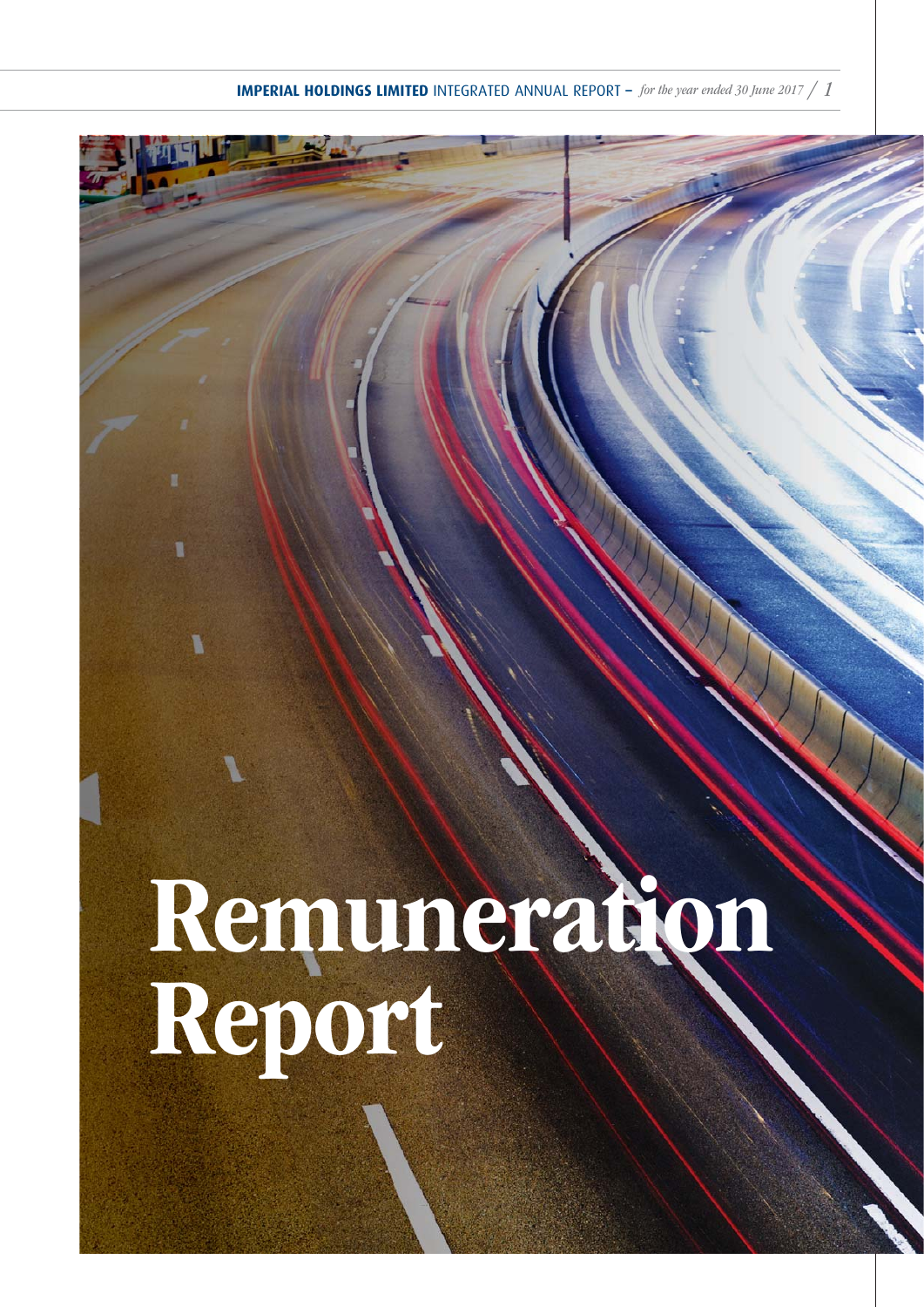# 1.INTRODUCTION

Imperial is acutely aware of the importance of fair and transparent remuneration policies and practices at all levels of the organization.

The release of King IV on 1 November 2016 resulted in a review of the committee's charter and focus so as to align its activities with the principles contained in King IV. It has also resulted in us changing the structure of this report and the level of detail provided regarding the remuneration of executives. The report is divided into three sections:

- > an introductory section
- > remuneration policy
- > remuneration policy implementation.

With regard to executive compensation, Imperial will strive firstly, to ensure that our governance and disclosure is transparent, and secondly, that we do not compromise unduly on performance criteria when external factors outside our control stifle or enhance performance.

The remuneration decisions made by the committee were influenced by the performance of the group in challenging economic conditions, particularly in South Africa, considerations such as the gap between lowest and highest paid employees and a number of changes in executive responsibility. More detail on the economic conditions and performance of the group can be found throughout this report.

Throughout the group, we attempt to compensate individuals fairly for a specific role, with due regard to their skills and performance.

The compensation of most of our unionised employees is determined collectively or based on sector norms. We strive to maintain positive day-to-day working relationships with our unionised employees, and to balance their right to industrial action with the rights of the group to conduct its activities.

## Remuneration policy and implementation

At the 2016 AGM, 98% of shareholders voted in favour of the group's remuneration policy, in line with the 99% in the previous year. Although a non-binding advisory vote, the board continues to take into account the views expressed by shareholders in its deliberations and remains deeply committed to responsible conduct, sound governance and transparency regarding executive compensation.

In keeping with the recommended practices contained in King IV, the committee has elected to table both the remuneration policy and the remuneration policy implementation of the group for approval by shareholders by separate non-binding advisory votes.

In the event that shareholders holding 25% or more of the vote exercised at the AGM vote against either one of or both the reumeration policy and or the implementation thereof, the company will engage with shareholders as contemplated in 3.84(k) of the JSE Listings Requirements.

## Committee chairman

The committee is chaired by RJA Sparks, who is the lead independent non-executive director.

## Key focus areas

The group undertakes regular benchmarking of the remuneration packages of the CEO as well as executive directors and senior staff members with the assistance of PriceWaterhouseCoopers.

During the year we also conducted an extensive review of the level of compensation for the lowest paid employees in the group and have voluntarily introduced a minimum wage of R3 500 per month for South African operations.

The committee further considered and approved:

- > The general composition of executive remuneration packages.
- > The criteria for bonus and incentive awards.
- > Executive bonuses and incentive awards in accordance with set criteria.
- > Executive and general long-term incentive awards.
- > The CEO's remuneration.

# Role of the committee

The committee advises and guides the board on:

- > Accurate and transparent disclosure of directors' remuneration.
- > The establishment and implementation of remuneration policies for non-executive directors, executive directors and other executives, to ensure that the company remunerates directors and executives fairly and responsibly.
- > Approval of the general composition of remuneration packages and the criteria for executive bonus and incentive awards.
- > Increases to non-executive directors' fees.
- > Material changes to the group pension and provident funds and medical aid schemes when appropriate.
- > The administration of share-based incentive schemes.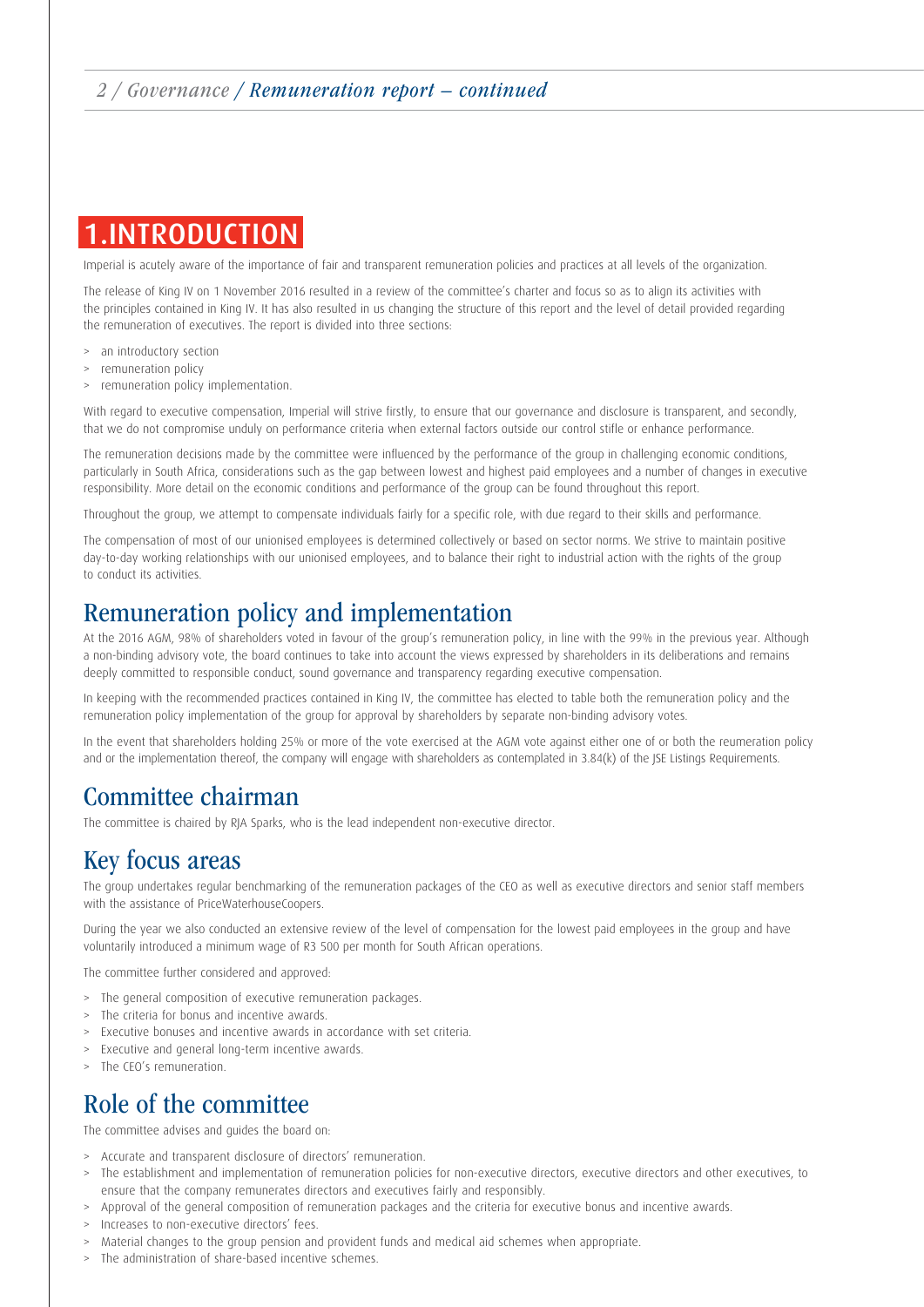#### COMMITTEE MEMBERSHIP

At year end, the members of the remuneration committee were RJA Sparks (chairman), SP Kana, P Langeni and A Tugendhaft. All are independent non-executive directors, with the exception of Mr Tugendhaft who is a non-executive director.

The group CEO and CFO attend committee meetings by invitation and assist the committee in its deliberations, except when issues relating to their own remuneration and performance are discussed. No director is able to decide his or her own remuneration.

#### MEETING ATTENDANCE

| <b>Member</b>          | Regular<br>meetings |
|------------------------|---------------------|
| RJA Sparks* (chairman) | 3/3                 |
| SP Kana*               | 3/3                 |
| P Langeni*             | 3/3                 |
| A Tugendhaft           | 3/3                 |

\* Independent non-executive director

# 2. REMUNERATION POLICY

The group's remuneration policy was approved by shareholders at the AGM on 1 November 2016. In keeping with the recommended practices contained in King IV, both the remuneration policy and the remuneration policy implementation of the group will be tabled for approval by shareholders by separate non-binding advisory votes at the AGM on 31 October 2017.

#### DETERMINATION OF PERFORMANCE INCENTIVES

Imperial has various formal and informal frameworks for performance management that are directly linked to either increases in total cost to company or annual short-term incentive bonuses. Performance management and assessment sessions take place regularly throughout the group, where company performance, personal achievement of key performance indicators (KPIs), and delivery on key strategic imperatives are discussed.

|                                           | 2017   | 2016   |
|-------------------------------------------|--------|--------|
| Total number of employees                 | 49 346 | 51 256 |
| Total compensation paid to employees (Rm) | 16 623 | 16 528 |
| Total compensation as a % of revenue      | 14     |        |

#### REMUNERATION BREAKDOWN

The group's employees are key determinants of its success. Employee remuneration, particularly quaranteed pay, is a significant component of the group's total operating costs. The group's remuneration policy seeks to attract and retain quality employees at all levels. Remuneration is structured to be competitive and relevant in the sectors in which the group operates, and divisions review their remuneration policies regularly.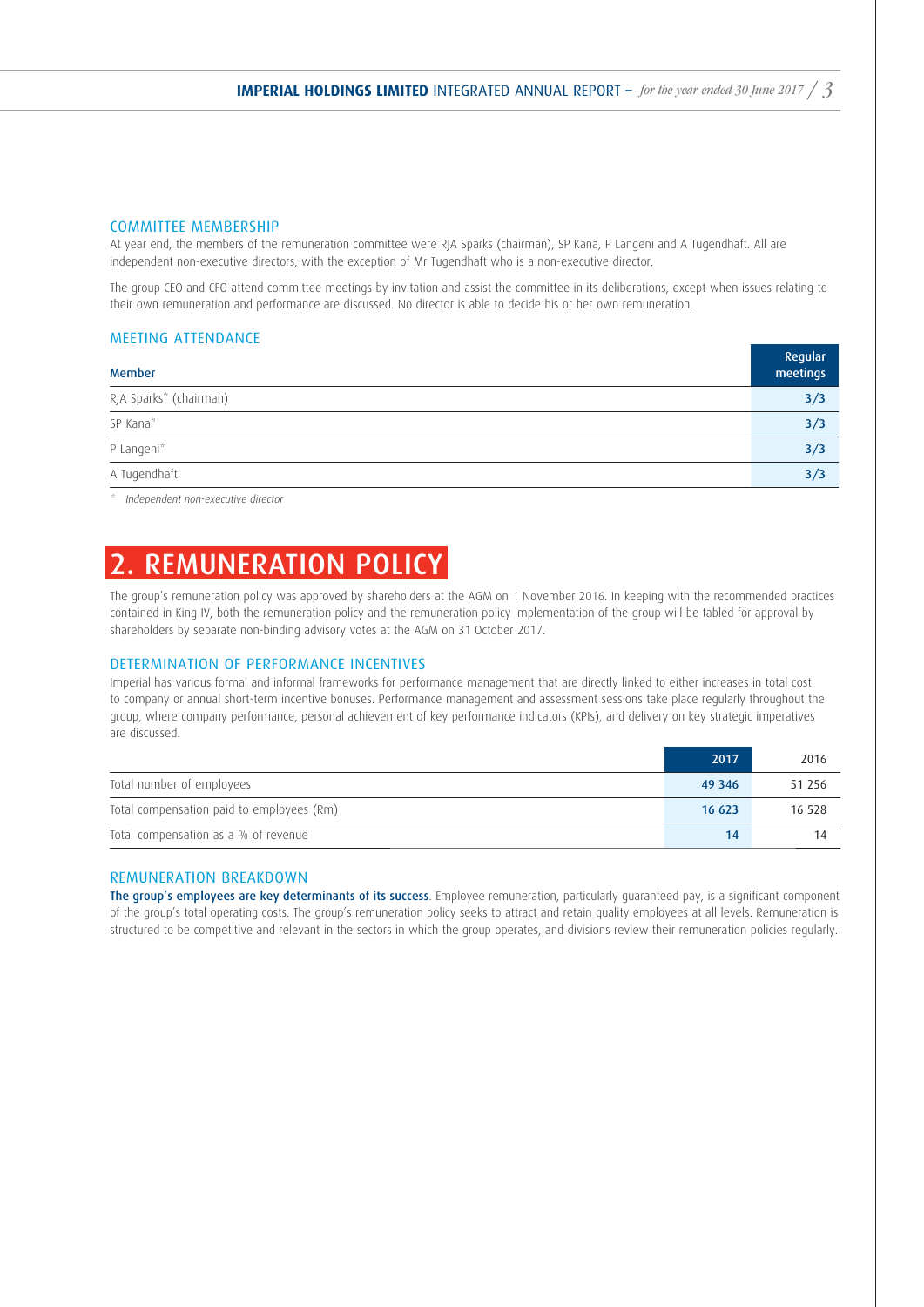| <b>Salaried employees</b>                                                                                                                                                                                                                                                                                                                                                                                                                                                                                                                                                                                                                                                                                                                                                                                                                                                                                                                                                                                                                                                                                                                                                                                                                                          |                                                                                                                                                                                                                                                                                                                    |                                                                                                  |                                                                                              |  |  |
|--------------------------------------------------------------------------------------------------------------------------------------------------------------------------------------------------------------------------------------------------------------------------------------------------------------------------------------------------------------------------------------------------------------------------------------------------------------------------------------------------------------------------------------------------------------------------------------------------------------------------------------------------------------------------------------------------------------------------------------------------------------------------------------------------------------------------------------------------------------------------------------------------------------------------------------------------------------------------------------------------------------------------------------------------------------------------------------------------------------------------------------------------------------------------------------------------------------------------------------------------------------------|--------------------------------------------------------------------------------------------------------------------------------------------------------------------------------------------------------------------------------------------------------------------------------------------------------------------|--------------------------------------------------------------------------------------------------|----------------------------------------------------------------------------------------------|--|--|
| Cost to company                                                                                                                                                                                                                                                                                                                                                                                                                                                                                                                                                                                                                                                                                                                                                                                                                                                                                                                                                                                                                                                                                                                                                                                                                                                    | <b>Short-term incentives</b>                                                                                                                                                                                                                                                                                       | Long-term incentives                                                                             | <b>Other benefits</b>                                                                        |  |  |
| Total cost to company (TCTC) is monitored<br>><br>and benchmarked on an ongoing basis.<br>Remuneration levels take into account<br>$\,>$<br>industries, sectors and geographies from<br>which skills are acquired or to which skills<br>are likely to be lost, the general market and<br>the market in which each business operates.<br>TCTC and the mix of fixed and variable pay<br>$\, >$<br>are designed to meet each business'<br>industry, operational needs and strategic<br>objectives, based on stretch targets that are<br>verifiable and relevant.<br>The structure of remuneration for unionised<br>$\,>$<br>employees is driven by collective bargaining<br>and sectoral determinations.<br>General adjustments to quaranteed pay<br>$\,>$<br>levels are effective from 1 July each year. In<br>unionised environments, collective<br>bargaining arrangements may come into<br>operation at other agreed times.<br>> Annual increase parameters are set using<br>quidance from group budgeting processes,<br>market movements, individual performance,<br>the performance of the division and/or<br>company and other relevant factors.<br>Increases above inflation depend on<br>$\, >$<br>divisional or departmental and individual<br>performance. | Divisions pay<br>short-term bonuses<br>aligned to industry<br>best practice and in<br>some cases include a<br>quaranteed bonus<br>equal to one month's<br>salary. However, in the<br>majority of cases<br>bonuses depend on<br>the performance of<br>the individual and<br>business in which they<br>are employed. | Only salaried<br>employees at senior<br>management level<br>qualify for long-term<br>incentives. | Pension and provident<br>fund, medical aid<br>(Includes both regular<br>and budget options). |  |  |
| <b>Employees paid by the hour</b>                                                                                                                                                                                                                                                                                                                                                                                                                                                                                                                                                                                                                                                                                                                                                                                                                                                                                                                                                                                                                                                                                                                                                                                                                                  |                                                                                                                                                                                                                                                                                                                    |                                                                                                  |                                                                                              |  |  |

## Employees paid by the hour

| Cost to company                                                                                                                                                                                                                                                                                                                                                                                                                                                                                                                                                                                                                          | <b>Short-term incentives</b>                                                                                                                                                                                                                                                                                     | Long-term incentives        | <b>Other benefits</b>                                                                                                                                                                                                     |
|------------------------------------------------------------------------------------------------------------------------------------------------------------------------------------------------------------------------------------------------------------------------------------------------------------------------------------------------------------------------------------------------------------------------------------------------------------------------------------------------------------------------------------------------------------------------------------------------------------------------------------------|------------------------------------------------------------------------------------------------------------------------------------------------------------------------------------------------------------------------------------------------------------------------------------------------------------------|-----------------------------|---------------------------------------------------------------------------------------------------------------------------------------------------------------------------------------------------------------------------|
| Annual increases in remuneration and<br>><br>bonuses generally determined at industry<br>level through collective bargaining and<br>negotiations between the industry and trade<br>unions.<br>The group aims to remunerate employees<br>><br>fairly and in line with sound business and<br>remuneration principles, beyond minimum<br>wage. Increases for deserving employees<br>are determined based on merit.<br>Where appropriate, employees receive<br>$\rm{>}$<br>ongoing training and promotions, with<br>concomitant rate increases. These<br>promotions are discussed and authorised by<br>both supervisors and line management. | Bonuses are<br>determined annually<br>in line with<br>agreements signed<br>with various unions.<br>Where appropriate,<br>certain individuals are<br>awarded additional<br>bonuses in line with<br>their individual<br>performance. These<br>bonuses are reviewed<br>and approved by<br>divisional<br>management. | No long-term<br>incentives. | Pension and provident<br>fund (compulsory)<br>and medical aid<br>(includes both regular<br>and budget options.<br>Some hourly paid<br>employees belong<br>to bargaining council<br>medical schemes<br>and pension funds). |

During the year, the group embarked on an extensive review of remuneration paid at all levels with a view to determining:

- > The Gini coefficient for the group.
- > Determining the viability of introducing a minimum wage for all South African operations.

As a result the group introduced a policy in terms of which a minimum wage of R3 500 per month is paid in all South African businesses in the group.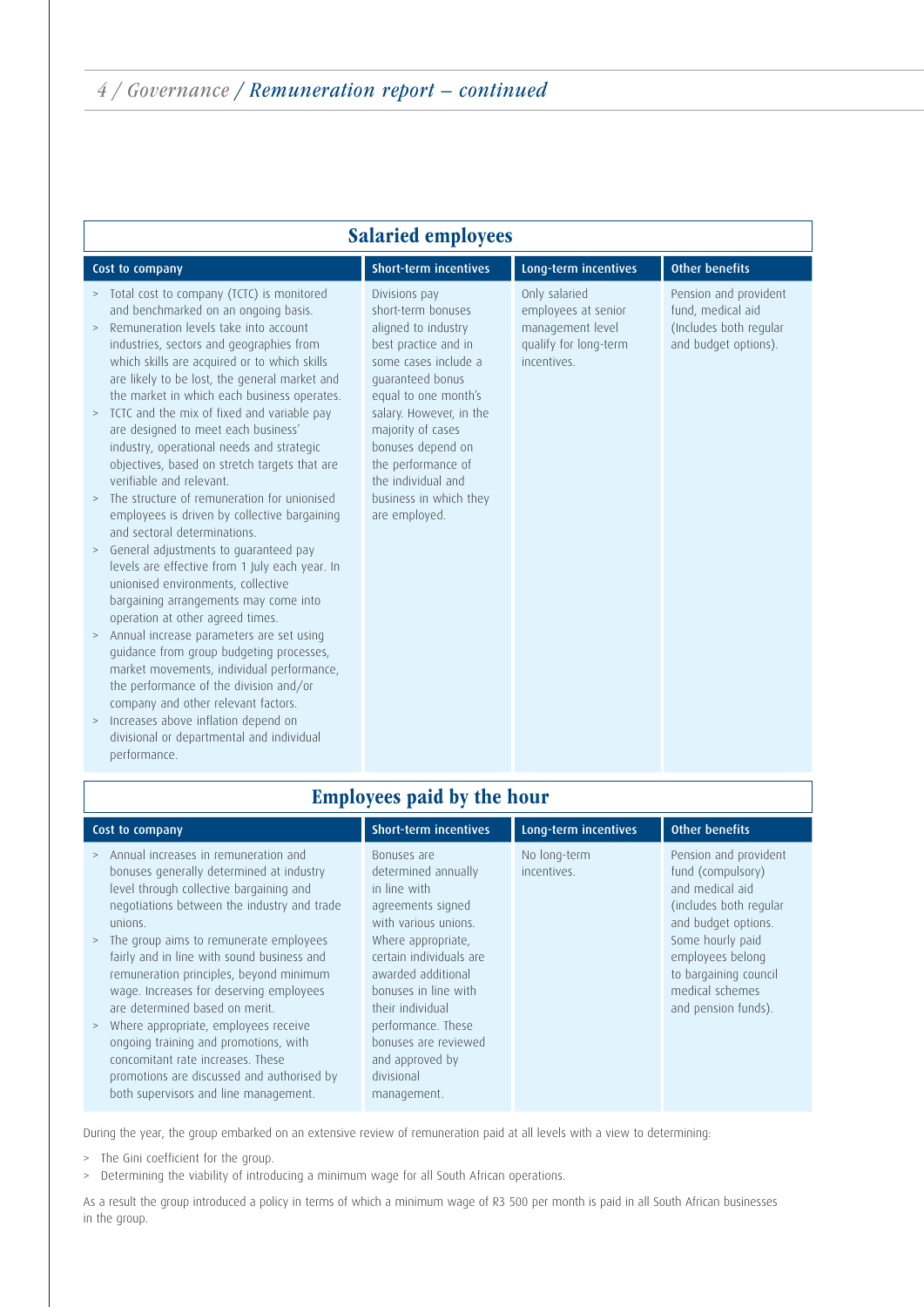# Executive directors and prescribed officers

#### POLICY

Executives are responsible for leading others and taking significant decisions about the short- and long-term operation of the business, its assets, funders and employees. They require specific skills and experience and are held to a higher level of accountability.

Imperial's remuneration policy is formulated to attract and retain high-calibre executives and motivate them to develop and implement the group's strategy to optimise long-term shareholder value. The group's remuneration policy also aims to align the entrepreneurial ethos and long-term interests of senior managers and executives with those of shareholders.

The remuneration policy is intended to conform to best practice. It is structured around the following key principles:

#### Total rewards

are set at levels that are responsible and competitive within the relevant market.

#### Incentive-based rewards

are capped and earned through the achievement of demanding growth and return targets consistent with shareholder interests over the short, medium and long term.

#### Incentive plans, performance measures and targets

are structured to operate soundly throughout the business cycle.

#### The design and implementation of long-term incentive

schemes are prudent and do not expose shareholders to unreasonable financial risk.

#### ELEMENTS OF EXECUTIVE REMUNERATION

Executive remuneration comprises the following key elements:







# 4 | OTHER BENEFITS

The remuneration committee seeks to ensure an appropriate balance between the fixed and performance-related elements of executive remuneration and between those aspects of the package linked to short-term performance and those linked to longer-term shareholder value creation.

The group's general philosophy for executive remuneration is that the performance-based pay of executive directors and senior managers should form a significant portion of their expected total compensation. There should also be an appropriate balance between rewarding operational performance (through annual incentive bonuses) and rewarding long-term sustainable performance (through long-term and/or share-based incentives).

 $\text{BASE}\ \text{SALARY}$  is the TCTC before short-term incentives. The fixed remuneration of each executive is based on roles in similar companies, which are comparable in terms of size, market sector, business complexity and international scope. When determining annual base salaries, factors taken into account include inflation and salary trends, group and divisional performance, individual performance and changes in responsibilities.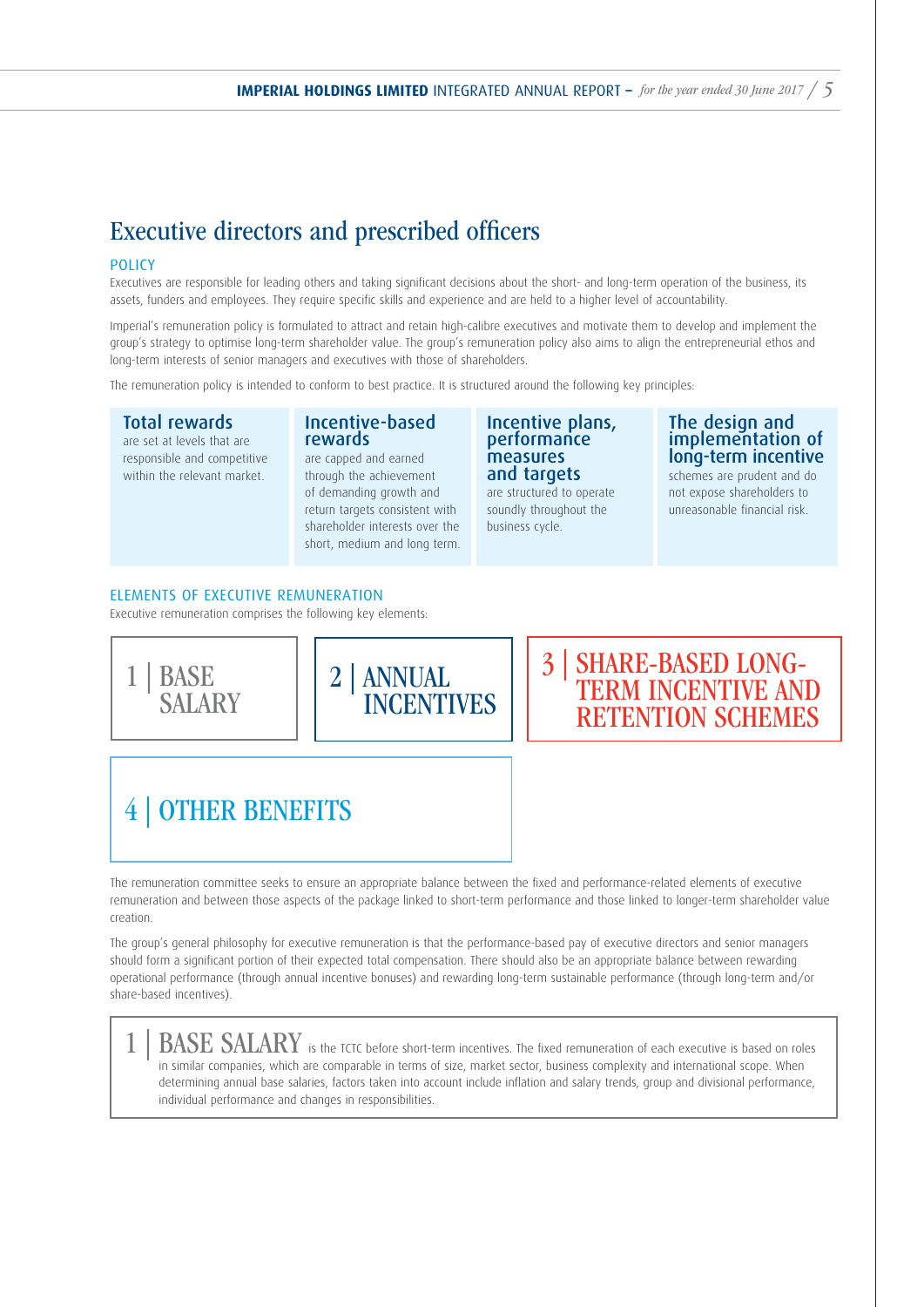# ANNUAL INCENTIVES all executives are eligible to receive a performance-related annual bonus.

The bonus is non-contractual and not pensionable. The committee reviews bonuses annually and determines the level of each bonus based on performance criteria set at the beginning of the performance period.

The criteria differ depending on the position of each executive and the division in which they operate. Criteria for F 2017 include:

#### Group ROIC

The base target for ROIC is achievement of WACC and the measurement pays on the gap between ROIC and WACC.

Group HEPS growth The measurement starts to pay out above a base target for core EPS growth.

#### Divisional operating profit after interest The measurement starts to pay out above a base target for divisional operating profit after interest growth.

#### EMPLOYMENT EQUITY ACHIEVEMENT:

#### Measurement of the executive committee members with group responsibility

This measurement is based on sub-measurements for the organisation as a whole and at divisional level:

- Management control.
- Employment equity.
- Skills development.
- Growth in black top, senior and middle management.

#### Talent management

This measurement is based on the creation of a talent management strategy and framework. It includes the implementation of a strategic talent management plan and the development of a three to five year succession plan for key staff members.

#### Project-based and discretionary

Project-based and discretionary bonuses allow flexibility to nominate particular projects and allow for performance on non-quantitative aspects during the year to be taken into consideration. The remuneration committee has further discretion to authorise special bonuses for projects successfully completed during the year, which are awarded in exceptional cases. This component allows the committee to make adjustments in circumstances which could not be foreseen at the start of the period or are not in the control of a particular executive, such as a general market downturn or the demise of a significant competitor, which could affect divisional performance downwards or upwards beyond the control of the executive in question.

#### Annual short-term incentive bonus (STI)

|                                      | STI as % of TCTC for<br>on-target performance<br>(maximum) |
|--------------------------------------|------------------------------------------------------------|
| Executive management                 | 150%                                                       |
| Senior management                    | 60% to 100%                                                |
| First-line operational<br>management | 50%                                                        |

The committee sets the minimum performance levels required for any annual incentive bonus to be paid. The on-target annual incentive bonus is payable on achieving agreed targets. The committee awards additional performance incentives in exceptional circumstances.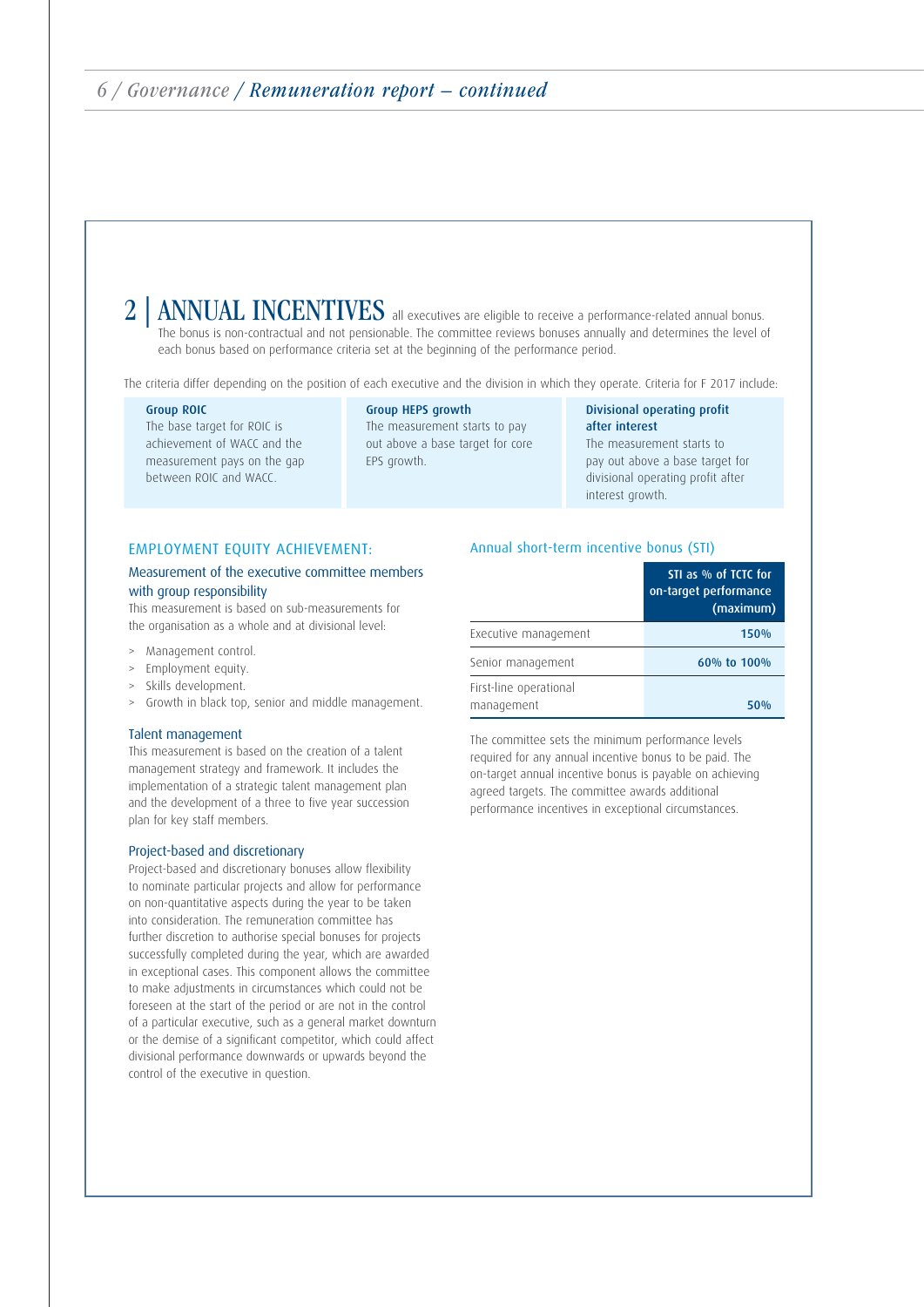# 3 | SHARE-BASED LONG- TERM INCENTIVE AND RETENTION SCHEMES

Executive participation in long-term incentive and retention schemes is based on criteria such as seniority, performance during the year and retention drivers. Any senior employee with significant managerial or other responsibility, including any director holding salaried employment or office in the group, is eligible to participate in long-term incentive schemes. Non-executive directors may not be awarded rights in any of the incentive schemes.

The group has three long-term incentive plans:

- > Share appreciation rights (SARs).
- Deferred bonus plan (DBP).
- > Conditional share plan (CSP).

#### SHARE APPRECIATION RIGHTS (SAR)

Selected participants receive annual grants of SARs, which are conditional rights to receive Imperial shares equal to the difference between the exercise price and the grant price. Vesting of rights is subject to performance conditions being met and participants remaining employed with the group for the vesting period. The performance conditions and the performance period are determined by the board annually in respect of each new grant of rights.

The SARs allocated since F 2016 vest after three years and lapse two years after vesting and core EPS performance measure was changed to HEPS since F 2017. The current performance targets employed in the SARs are the achievement of specified targets set by the committee. These include:

|                                                                                                                                                                                       | Percentage of<br><b>SAR awards</b> |
|---------------------------------------------------------------------------------------------------------------------------------------------------------------------------------------|------------------------------------|
| Growth in core FPS or HEPS since<br>F 2017, relative to the growth in core<br>EPS or headline earnings per share<br>(HEPS) of a selected peer group of<br><b>ISE-listed companies</b> | 50%                                |
| ROIC compared to WACC, over a<br>three-year period                                                                                                                                    |                                    |

An extensive review of the peer group of companies was conducted during the year with the assistance of PriceWaterhouseCoopers.

The extent to which each performance condition has been met is determined on the vesting date as follows:

#### HEPS GROWTH

If the HEPS growth of the company is below the lower quartile of the selected peer group:

# 0% OF SARs VEST

If the HEPS of the company is in the lower quartile of the selected peer group:

## 30% OF SARs VEST

If the HEPS of the company is in the upper quartile of the selected peer group:

## 100% OF SARs VEST

Linear vesting occurs between 30% and 100%, depending on the company's performance relative to the peer group if HEPS growth falls in the second or third quartile.

#### ROIC

If the average ROIC for the company over the performance period is lower than the average WACC of the company over the performance period:

## 0% OF SARs VEST

If the average ROIC over the performance period is equal to the average WACC over the performance period:

## 30% OF SARs VEST

If the average ROIC over the performance period is equal to or above a pre-determined target percentage:

## 100% OF SARs VEST

Linear vesting occurs between 30% and 100%, depending on the company's performance if ROIC is between WACC and the target percentage.

In addition to performance of the group, the minimum HEPS growth and ROIC target threshold level takes into account the important objective of retention of key employees during times when business conditions are challenging.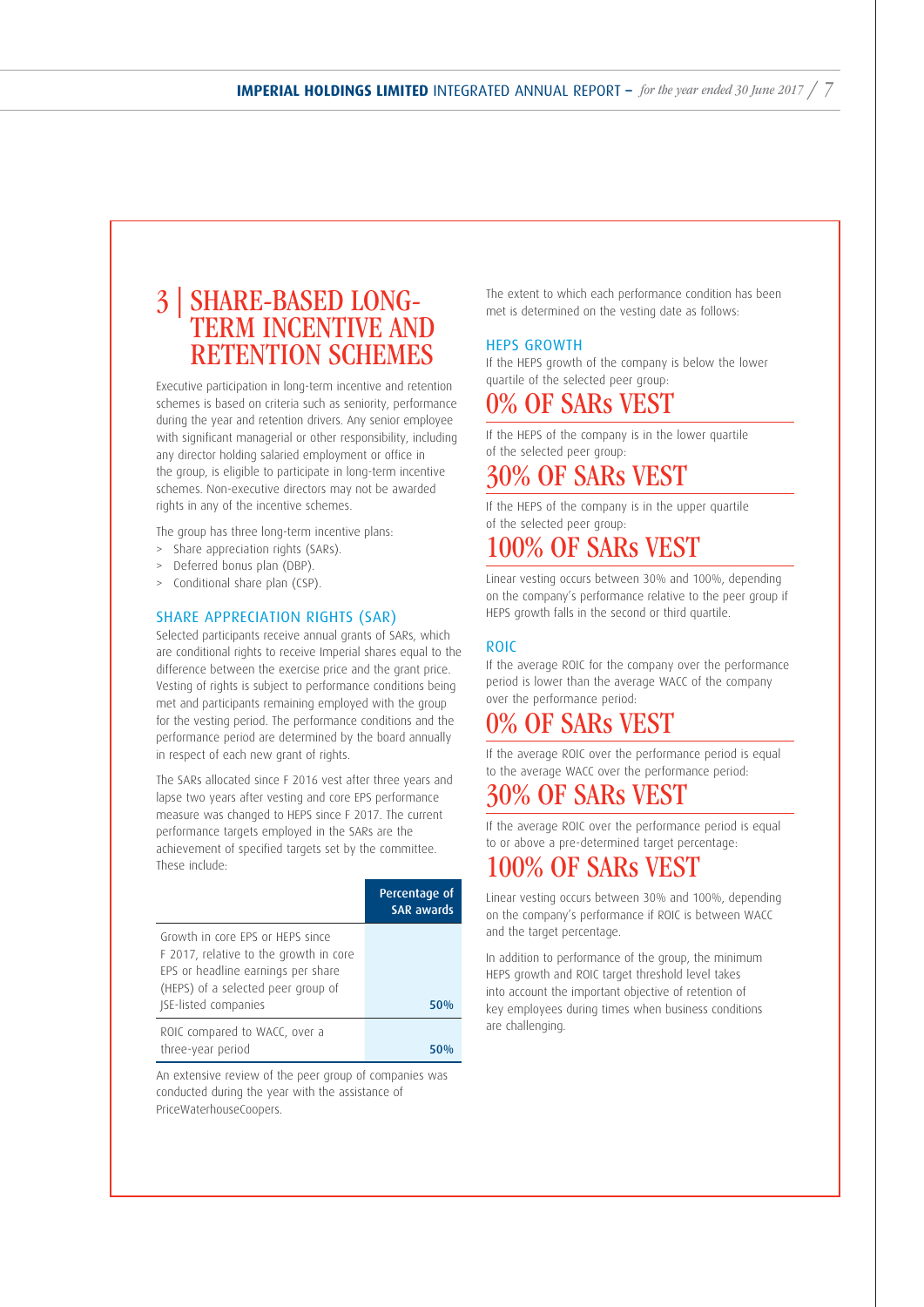The targets and measures relating to each issue are detailed in a letter of grant. After vesting, the rights may be exercised by a participant within four years after vesting; this has been changed to two years from 1 July 2016. Upon exercise by a participant, the difference between the exercise price and the grant price is paid by:

- > Delivering Imperial shares that will be purchased on the open market; or
- > As a fall-back provision only, by the issue of new shares; or
- > Settling the value in cash.

#### DEFERRED BONUS PLAN (DBP)

Qualifying senior employees are required to purchase Imperial shares which are held in escrow by the company. On the condition that the participant remains in the employ of the group and retains the shares over a three-year period, a matching award of Imperial shares is made on vesting. A participant remains the owner of the shares for the duration of the three-year period and enjoys all shareholder rights in respect of the shares. Although shares can be sold by the participant at any stage, the matching award is forfeited in line with the level of sales of the shares.

#### Allocation of SARs and DBPs

Allocations under SARs and DBPs are made annually based on the following criteria:

| Performance        | The <b>job grading</b> of the | <b>Key retention</b> considerations |
|--------------------|-------------------------------|-------------------------------------|
| of the participant | participant                   | regarding participants              |

The quantum of allocations of SARs and DBPs is calculated using a model developed by PriceWaterhouseCoopers and is determined on the expected value of an allocation expressed as a percentage of TCTC (fixed remuneration). The percentage allocated is determined based on retention considerations and the job grading of the participant, which also determines whether a participant receives both SARs and DBPs or only SARs or only DBPs.

#### Benchmark awards for SARs and DBPs:

|                                   | <b>Expected values</b><br>as % of total<br>guaranteed package |
|-----------------------------------|---------------------------------------------------------------|
| Executive directors               | 100%                                                          |
| Senior management                 | $50\% - 70\%$                                                 |
| First-line operational management | $20\% - 40\%$                                                 |

The value of long-term share-based incentives is determined in the financial year of allocation using the Binomial tree valuation methodology. This is based on a number of assumptions, which include the original award price, the expected rate of share price growth and the expected fulfilment of related performance conditions. The eventual gains from long-term share-based incentives will vary from year to year depending on vesting and exercise patterns, as well as the impact on share price performance and external factors such as market sentiment, interest rates, commodity prices and exchange rates.

#### Conditional share plan (CSP)

The CSP is utilised in exceptional circumstances only. Employees receive grants of conditional awards and the vesting is subject to performance conditions. The performance conditions for the CSP will be based on individual targets set by the board.

# Termination of employment

#### RESIGNATION OR DISMISSAL

If a participant's employment terminates due to resignation or dismissal on grounds of misconduct, poor performance or proven dishonest or fraudulent conduct (whether such cessation occurs as a result of notice given by the employee or otherwise or if he/she resigns to avoid dismissal on grounds of misconduct, poor performance or proven dishonest or fraudulent conduct) before the vesting date, all share appreciation rights, conditional awards and all matching awards will lapse, unless the board determines otherwise.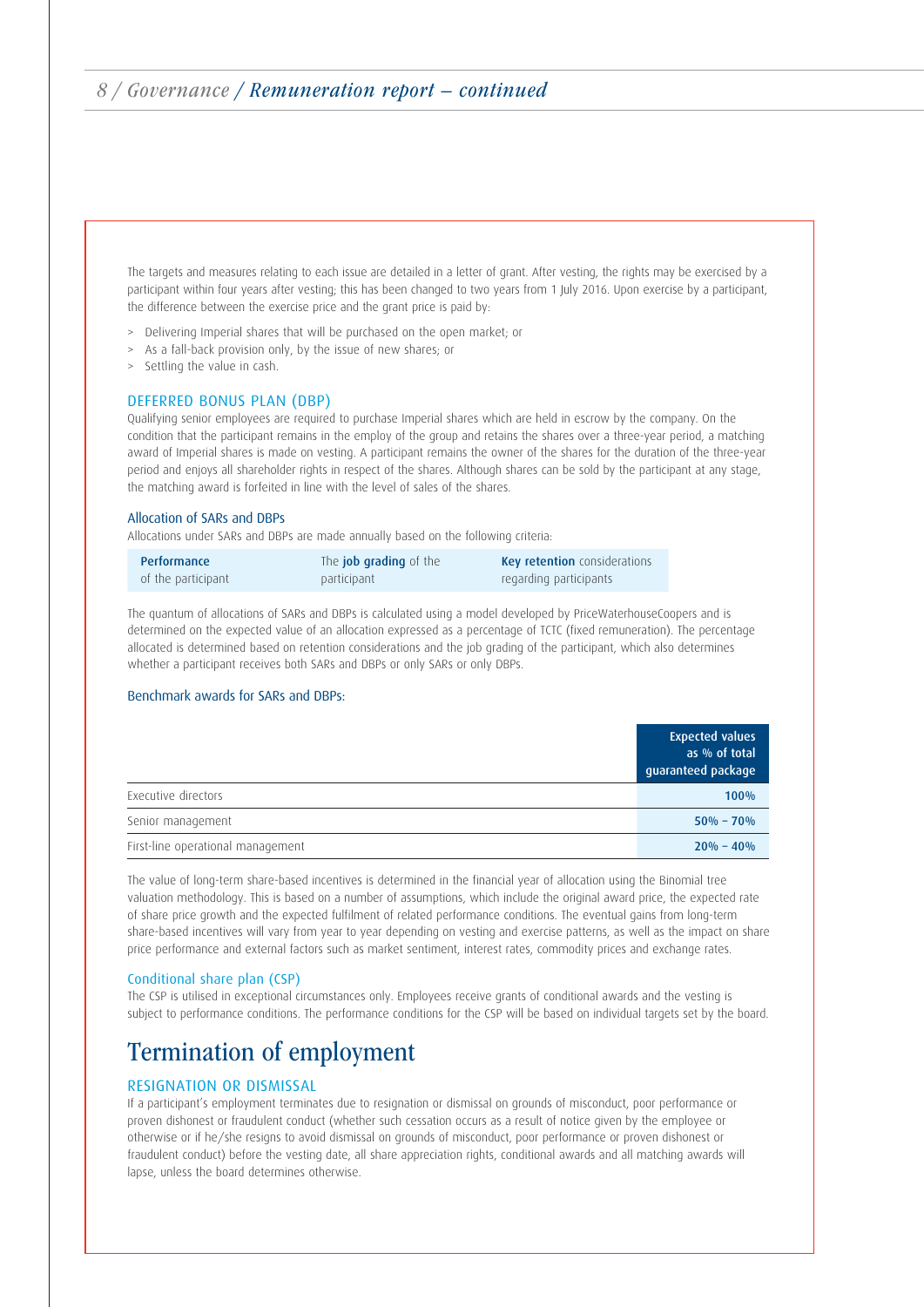#### RETIREMENT, RETRENCHMENT, DEATH, ILL HEALTH, DISABILITY OR OTHER REASONS FOR CESSATION OF EMPLOYMENT

If a participant ceases to be an employee due to retrenchment, death, ill health, disability or reasons other than resignation or dismissal, the board will permit a pro-rata portion of the unvested SARs and/or unvested conditional awards and/or matching awards to vest on the date of cessation of employment.

The pro-rata portion of the rights that vest will, unless the board determines otherwise, reflect the number of months served since the date of grant and the extent to which the performance conditions have been satisfied.

#### HEDGE

The group hedges its exposure to deliver shares in terms of share-based long-term incentive schemes by taking out hedges or buying back shares. All SARs awards have been fully hedged through a combination of shares purchased and the purchase of call options, after allowing for attrition over the vesting period. All DBPs and CSPs have been hedged in full via a share buyback, assuming no attrition.

## 4 | OTHER BENEFITS

Executive directors are entitled to vehicle benefits, pension or provident fund membership, medical aid membership and death and disability insurance. Providing these benefits is considered to be market competitive for executive positions.

## Retirement schemes

Executives participate in contributory retirement schemes which include pension and provident funds established by the group. Executive retirement is governed by their retirement scheme rules, subject to the ability of the company to enter into fixed-term contracts to extend the services of any executive within certain prescribed limits.

## Succession policy and plans

The committee considers succession plans for executives and regularly reviews identified successors for key positions in the group. This process includes:

- > The identification of current incumbents in key positions.
- > An assessment of how long the current incumbent is expected to remain in the position.
- > Identification of candidates vulnerable due to age, health or attractiveness to competitors.
- > Identification of potential short-term successors, both internally and externally.
- > Identification of potential long-term successors, both internally and externally.
- > Positioning and development of potential successors.

In line with its strategic objective of implementing leading-edge talent management processes, the group has embarked on a process to measure and develop the executive talent pool. The Imperial executive forum, which comprises the Imperial executive directors, their direct reports, and their direct reports, is the focal

point of this initiative and will strengthen the group's internal succession capability.

## External appointments

Executives are not permitted to hold external directorships or offices without the approval of the board.

## Directors' service contracts

Directors' contracts can all be terminated by giving them between one and six months' notice.

Directors' appointments are made in terms of the company's MOI and are initially confirmed at the first annual general meeting of shareholders following their appointment, and thereafter by rotation.

## Non-executive directors' fees

The remuneration committee reviews and recommends to the board fees payable to non-executive directors. The board in turn makes recommendations to shareholders after considering the fees paid by comparable companies, responsibilities of the non-executive directors and considerations relating to the retention and attraction of high-calibre individuals. The group has decided to maintain a structure where directors' fees are not split between membership and attendance fees, as the efforts and contribution of nonexecutive directors goes well beyond their attendance at formal board or sub-committee meetings, and the group has not had significant instances of non-attendance of meetings.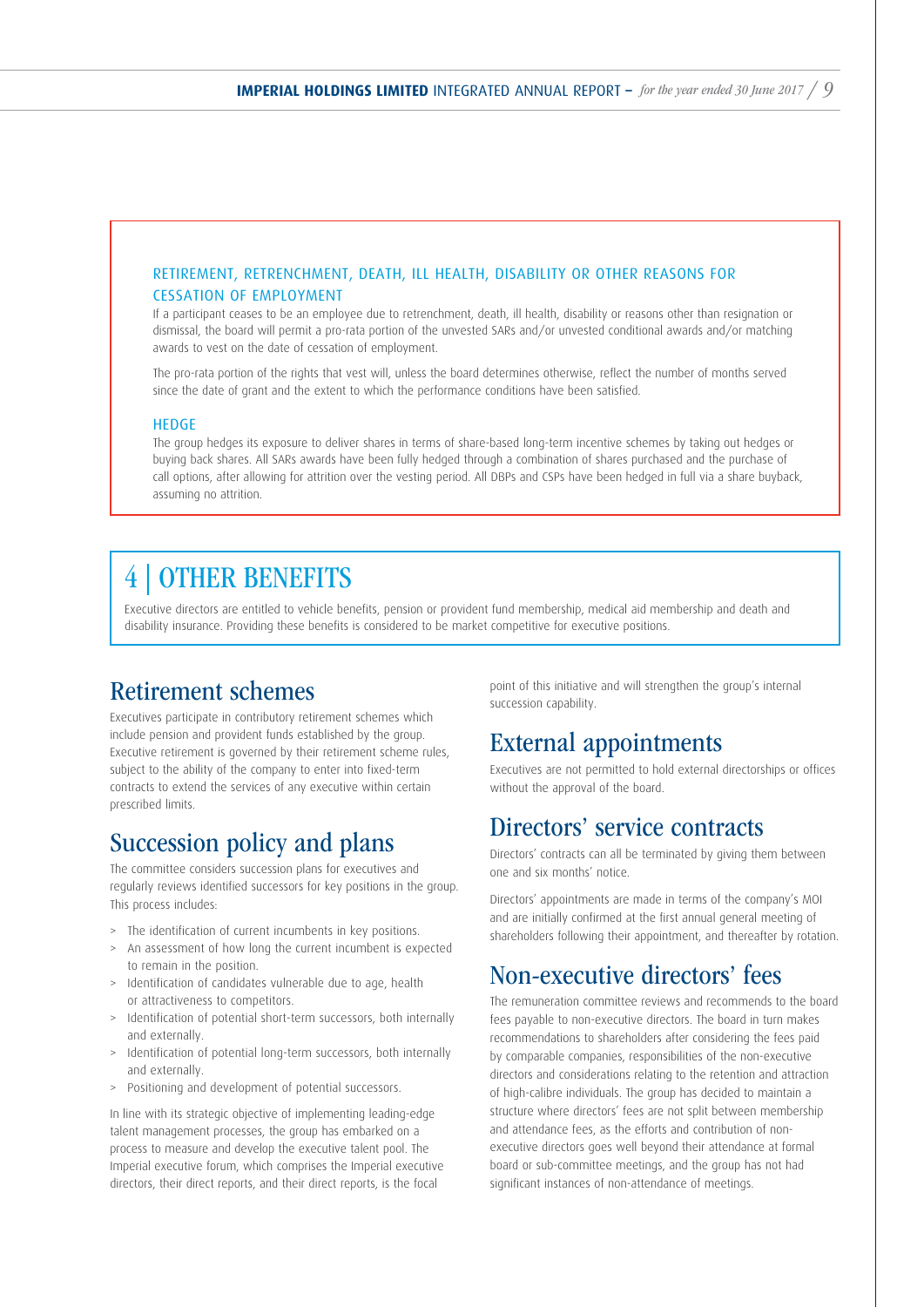# 3. IMPLEMENTATION OF REMUNERATION POLICY

#### TOTAL SHARE SCHEME ALLOCATIONS

A total of 20 069 986 SARs remain unexercised in terms of the SAR scheme at an average price of R159,18 per share. A total of 1 460 997 DBPs have been taken up and remain unvested. A total of 268 379 CSPs have been taken up and remain unvested.

#### NON-EXECUTIVE DIRECTORS' FEES

At the AGM to be held on 31 October 2017, shareholders will be requested to approve the following increases in non-executive directors' remuneration by special resolution in terms of section 66(9) of the Companies Act, granting authority to pay fees for services as directors, which will be valid with effect from 1 July 2018 until 30 June 2019. The proposed increase in fees is 6% for all boards and committees as follows:

|                                                         | Fee from<br>1 July 2018 | <b>Current fee from</b><br>1 July 2017 |
|---------------------------------------------------------|-------------------------|----------------------------------------|
|                                                         | to 30 June 2019         | to 30 June 2018                        |
| Chairman*                                               | R993 000                | R937 000                               |
| Deputy chairman and lead independent director*          | R496 500                | R468 500                               |
| Board member                                            | R284 000                | R268 000                               |
| Assets and liabilities committee chairman*              | R181 000                | R170 500                               |
| Assets and liabilities committee member                 | R120 500                | R113 500                               |
| Audit committee chairman*                               | R375 000                | R354 000                               |
| Audit committee member                                  | R187 500                | R176 500                               |
| Divisional board member: Motus division                 | R140 500                | R132 500                               |
| Divisional board member: Logistics division             | R168 500                | R159 000                               |
| Divisional Finance and Risk committee member: Motus     | R56 000                 | R53 000                                |
| Divisional Finance and Risk committee member: Logistics | R67 500                 | R63 600                                |
| Investment committee chairman*                          | R375 000                | R354 000                               |
| Investment committee member                             | R187 000                | R176 500                               |
| Risk committee chairman*                                | R181 500                | R170 500                               |
| Risk committee member                                   | R120 500                | R113 500                               |
| Remuneration committee chairman*                        | R135 500                | R128 000                               |
| Remuneration committee member                           | R90 000                 | R84 500                                |
| Nomination committee chairman*                          | R135 500                | R128 000                               |
| Nomination committee member                             | R90 000                 | R84 500                                |
| Social, ethics and sustainability committee chairman*   | R181 500                | R170 500                               |
| Social, ethics and sustainability committee member      | R120 500                | R113 500                               |

Fee paid in addition to a member's fee.

In determining the proposed fees, cognisance was taken of market trends and the additional responsibilities of non-executive directors in terms of increased legal and governance requirements.

Executive directors receive no fees for their services as directors in addition to their normal remuneration as employees.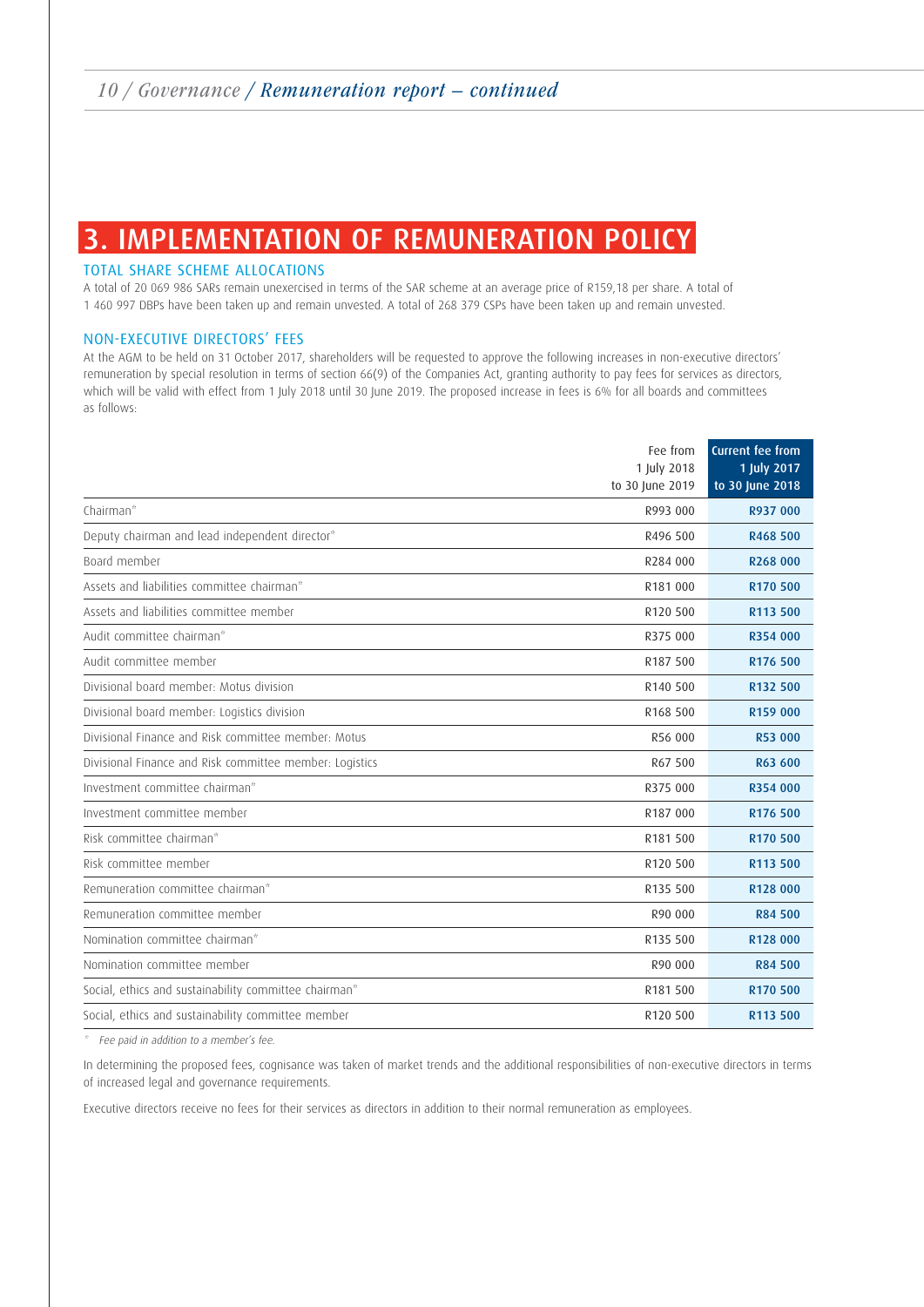# Non-executive fees for 2017

The table below provides an analysis of the emoluments paid to non-executive directors for the year ended 30 June 2017.

|                         | Directors'<br>fees<br>R'000 | Subsidiary/<br>associate and<br>sub-committee<br>fees R'000 | 2017<br><b>Total</b><br>R'000 | 2016<br>Total<br>R'000 |
|-------------------------|-----------------------------|-------------------------------------------------------------|-------------------------------|------------------------|
| Non-executive directors |                             |                                                             |                               |                        |
| P Cooper                | 253                         | 500                                                         | 753                           | 711                    |
| GW Dempster             | 253                         | 565                                                         | 818                           | 614                    |
| TS Gcabashe             |                             |                                                             |                               | 479                    |
| ST Skweyiya             | 253                         | 273                                                         | 526                           | 471                    |
| SP Kana                 | 1 1 3 7                     | 386                                                         | 1 5 2 3                       | 1 0 5 9                |
| RM Kgosana              | 253                         | 883                                                         | 1 1 3 6                       | 737                    |
| P Langeni               | 253                         | 430                                                         | 683                           | 546                    |
| MJ Leeming              |                             |                                                             |                               | 164                    |
| V Moosa                 | 253                         | 268                                                         | 521                           | 492                    |
| RJA Sparks              | 549                         | 1 0 9 0                                                     | 1 6 3 9                       | 1 1 2 9                |
| A Tugendhaft            | 695                         | 266                                                         | 961                           | 907                    |
| Y Waja                  | 253                         | 697                                                         | 950                           | 938                    |
| <b>Total</b>            | 4 1 5 2                     | 5 3 5 8                                                     | 9 5 1 0                       | 8 2 4 6                |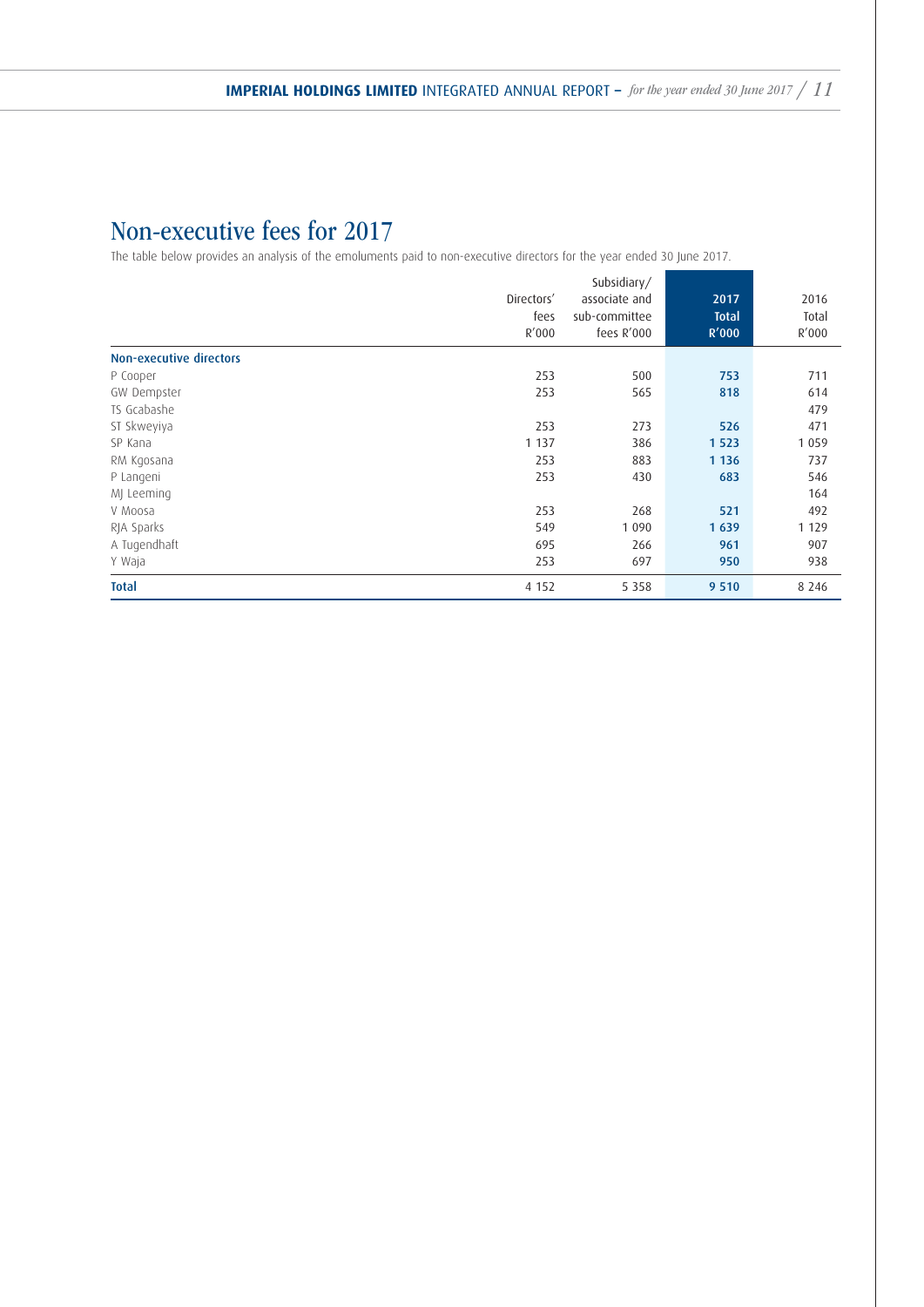## Executive remuneration

The group remunerated its executive directors during the year as further explained below.

## MJ (Mark) Lamberti – Group CEO

| <b>2017 REMUNERATION</b> |                                            |                   |                                  |                                   |                                          |                                                          |                                                   |
|--------------------------|--------------------------------------------|-------------------|----------------------------------|-----------------------------------|------------------------------------------|----------------------------------------------------------|---------------------------------------------------|
| R'000                    |                                            |                   |                                  |                                   |                                          |                                                          |                                                   |
| Basic<br>salary          | Retirement<br>and medical<br>contributions | Other<br>benefits | Short-term<br>incentive<br>bonus | <b>Total cash</b><br>remuneration | Gains on<br>exercise of<br>awards<br>LTI | 2017<br><b>Total taxable</b><br>remuneration<br>realised | 2016<br>Total taxable<br>remuneration<br>realised |
| 1600                     | nil                                        | nil               | nil                              | 1600                              | nil                                      | 1600                                                     | nil                                               |

#### FIXED COMPENSATION AND BENEFITS

Mark's fixed compensation as CEO of Imperial was R7 265 000, of which R1 600 000 was received in cash and R5 665 000 was paid in the form of DBP rights. These shares vest on 15 September 2018 in line with Mark's initial five year commitment to the group.

The board has resolved that the company will make R3 000 000 available on an annual basis, that would otherwise have been payable to the CEO of Imperial, for the provision of university education from the second year onwards to the direct descendants of individuals who earn less than R600 000 per annum and have been employed for more than five years.

#### ANNUAL INCENTIVE

The following short-term incentive performance criteria and weightings, as determined by the board, were used to calculate Mark's annual bonus to the amount of R11 200 000 and in addition he received a further R1 800 000 in acknowledgement of the significant role he has played to date in restructuring and transforming Imperial (2016: R9 600 000). Mark did not receive the maximum possible bonus primarily due to the group HEPS target not being achieved. In lieu of this annual bonus he received 69 123 DBP rights, which vest on 15 September 2018, in line with his initial five year commitment to the group.

| 2017<br><b>MEASURE</b>                                                                                 | 2017<br>Weighting | Performance<br>Against target |
|--------------------------------------------------------------------------------------------------------|-------------------|-------------------------------|
| Group HEPS growth                                                                                      | 30%               | Not achieved                  |
| Group achievement of ROIC target over WACC                                                             | 30%               | Partially achieved            |
| Group growth in black senior and middle management, BEE scorecard, succession and<br>talent management | 20%               | Partially achieved            |
| Strategy execution                                                                                     | <b>20%</b>        | Achieved                      |
| Discretionary                                                                                          | 50%               | Achieved                      |
| Maximum as percentage of deemed fixed compensation                                                     | 150%              | <b>Partially achieved</b>     |

#### LONG-TERM INCENTIVE

Mark was awarded 72 060 CSPs in line with LTI award benchmarks for executive directors. These shares will also vest on 15 September 2018, in line with his initial five year commitment to the group subject to achieving the same criteria and weightings used in 2017. The value of this award is R9 663 000 (2016: R9 059 138).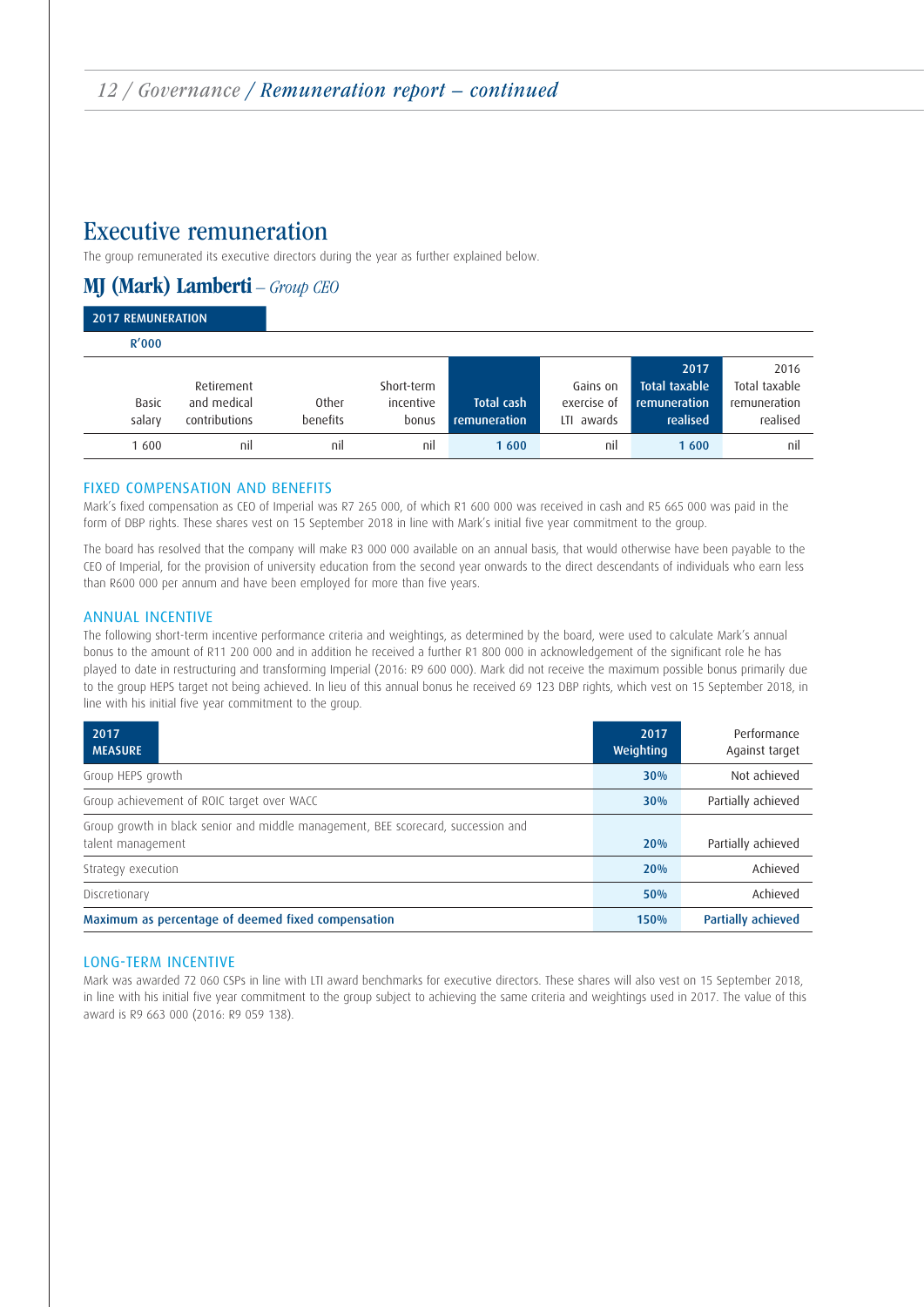2016 Total taxable

realised

#### M (Mohammed) Akoojee – CEO: Logistics African Regions to 28 February 2017 and Group CFO from 1 March 2017

2017 REMUNERATION R'000 Basic salary Retirement and medical contributions Other benefits Short-term incentive bonus Total cash remuneration Gains on exercise of LTI awards 2017 Total taxable remuneration realised remuneration 4 102 411 120 6 650 11 283 536 11 819 2 629<sup>\*</sup>

Remuneration for three months while a director during 2016.

#### FIXED COMPENSATION AND BENEFITS

Mohammed's fixed compensation and benefits increased by 10% to R4 633 000 (2016: R4 200 000) as a result of changes in his responsibilities for part of the year following his appointment as the group CFO.

#### ANNUAL INCENTIVE BONUS

Mohammed received an incentive bonus of R6 650 000, which took into account a number of criteria including the 2017 group CFO measure for a period of four months. Mohammed received the maximum target incentive for his performance while CEO of Logistics – African Regions. He received a further incentive for the smooth transition in assuming the role as group CFO, earlier than planned while he was fulfilling a dual role as CEO of Logistics – African Regions and group CFO designate from January 2017.

| <b>2017 GROUP</b><br><b>CFO MEASURE</b>                                                                | 2017<br>Weighting | Performance<br>Against target |
|--------------------------------------------------------------------------------------------------------|-------------------|-------------------------------|
| Group HEPS growth                                                                                      | 30%               | Not achieved                  |
| Group achievement of ROIC target over WACC                                                             | 30%               | Partially achieved            |
| Group growth in black senior and middle management, BEE scorecard, succession and<br>talent management | 20%               | Partially achieved            |
| Strategy execution                                                                                     | 20%               | Achieved                      |
| Discretionary                                                                                          | 50%               | Achieved                      |
| Maximum as percentage of fixed compensation                                                            | 150%              | Partially achieved            |

#### LONG-TERM INCENTIVE AND RETENTION PAYMENTS

Mohammed was awarded 49 132 DBPs in line with LTI award benchmarks for executive directors. These shares are to be held in escrow and will vest on 15 September 2020. The value of this award is R6 588 000.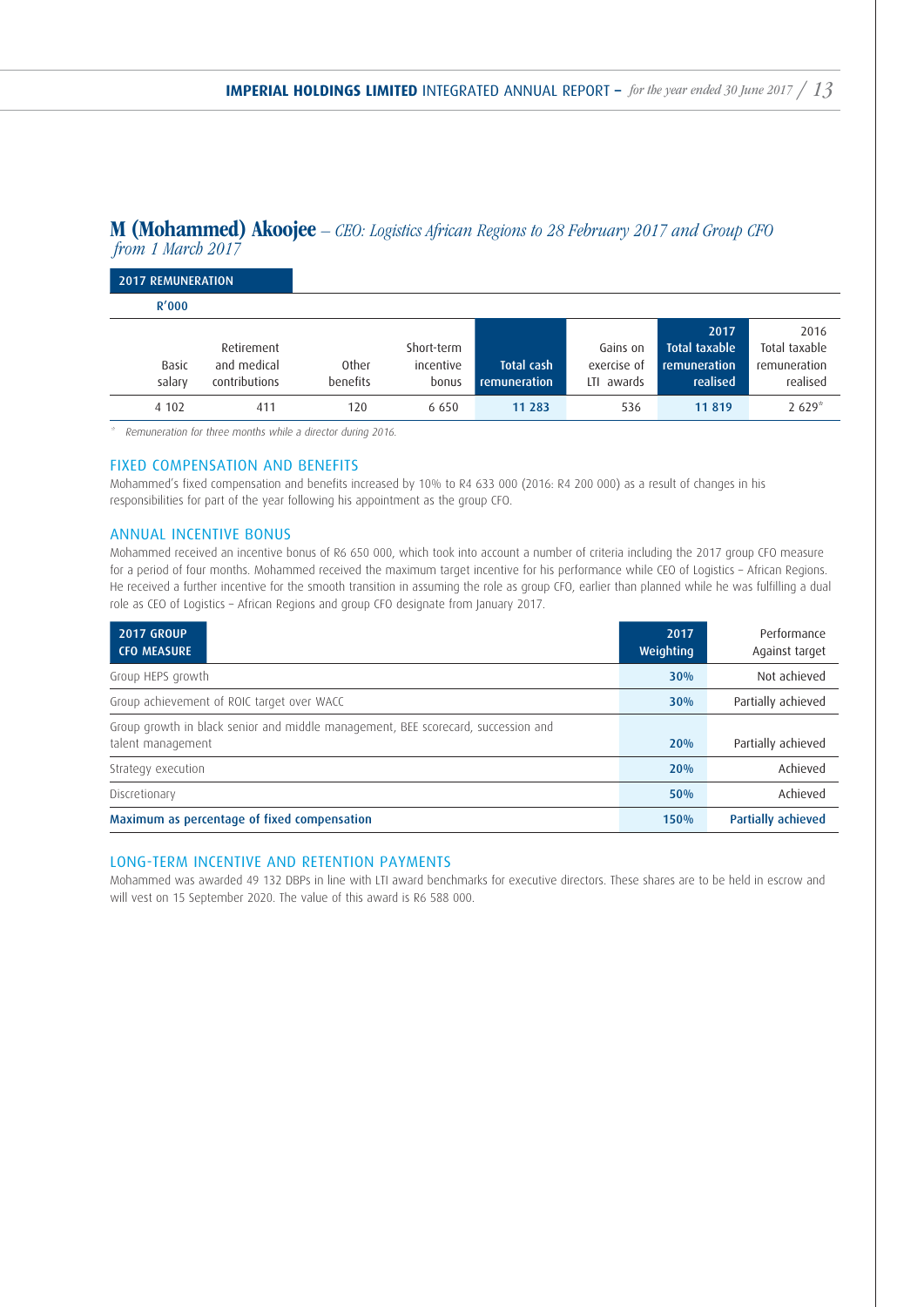### OS (Osman) Arbee – Group CFO to 31 March 2017 and CEO: MOTUS from 1 January 2017

| <b>2017 REMUNERATION</b> |                                            |                          |                                  |                                   |                                       |                                                   |                                                   |
|--------------------------|--------------------------------------------|--------------------------|----------------------------------|-----------------------------------|---------------------------------------|---------------------------------------------------|---------------------------------------------------|
| R'000                    |                                            |                          |                                  |                                   |                                       |                                                   |                                                   |
| Basic<br>salary          | Retirement<br>and medical<br>contributions | <b>Other</b><br>benefits | Short-term<br>incentive<br>bonus | <b>Total cash</b><br>remuneration | Gains on<br>exercise of<br>LTI awards | 2017<br>Total taxable<br>remuneration<br>realised | 2016<br>Total taxable<br>remuneration<br>realised |
| 6 6 6 6                  | 418                                        | 360                      | 8 2 0 0                          | 15 644                            | 4 5 1 1                               | 20 155                                            | 15 124                                            |

#### FIXED COMPENSATION AND BENEFITS

Osman's fixed compensation and benefits increased by 17% to R7 444 000 (2016: R6 360 000) commensurate with his appointment as Motus CEO, effective January 2017. The remuneration for this position was externally benchmarked against companies with a similar size, complexity and geographic spread.

#### ANNUAL INCENTIVE BONUS

Osman received an incentive bonus of R8 200 000 (2016: R7 200 000). Osman's incentive was based on performance measures applicable to the group CFO position for the first nine months of the year and performance measures applicable to the position of CEO: Motus for the remainder of the year. He received a further incentive for his contribution to a smooth handover to the new CFO while assuming additional responsibilities as Motus CEO.

| <b>2017 GROUP</b><br><b>CFO MEASURE</b>                                                                | 2017<br>Weighting | Performance<br>Against target |
|--------------------------------------------------------------------------------------------------------|-------------------|-------------------------------|
| Group HEPS growth                                                                                      | 30%               | Not achieved                  |
| Group achievement of ROIC target over WACC                                                             | 30%               | Partially achieved            |
| Group growth in black senior and middle management, BEE scorecard, succession and<br>talent management | 20%               | Partially achieved            |
| Strategy execution                                                                                     | 20%               | Achieved                      |
| MOTUS restructure                                                                                      | 50%               | Achieved                      |
| Maximum as percentage of fixed compensation                                                            | 150%              | <b>Partially achieved</b>     |
| 2017 CEO<br><b>MOTUS MEASURE</b>                                                                       | 2017<br>Weighting | Performance<br>Against target |
| Group HEPS growth                                                                                      | 20%               | Not achieved                  |
| Group achievement of ROIC target over WACC                                                             | 20%               | Partially achieved            |
| Group growth in black senior and middle management, BEE scorecard, succession and<br>talent management | 30%               | Partially achieved            |
| Divisional operating profit after interest growth                                                      | 30%               | Not achieved                  |
| Divisional achievement of ROIC target over WACC                                                        | 30%               | Not achieved                  |
| Discretionary                                                                                          | 20%               | Achieved                      |
| Maximum as percentage of fixed compensation                                                            | 150%              | <b>Partially achieved</b>     |

#### LONG-TERM INCENTIVE AND RETENTION PAYMENTS

Osman was awarded 62 234 DBPs in line with LTI award benchmarks for executive directors. These shares are to be held in escrow and will vest on 15 September 2020. The value of this award is R8 345 000.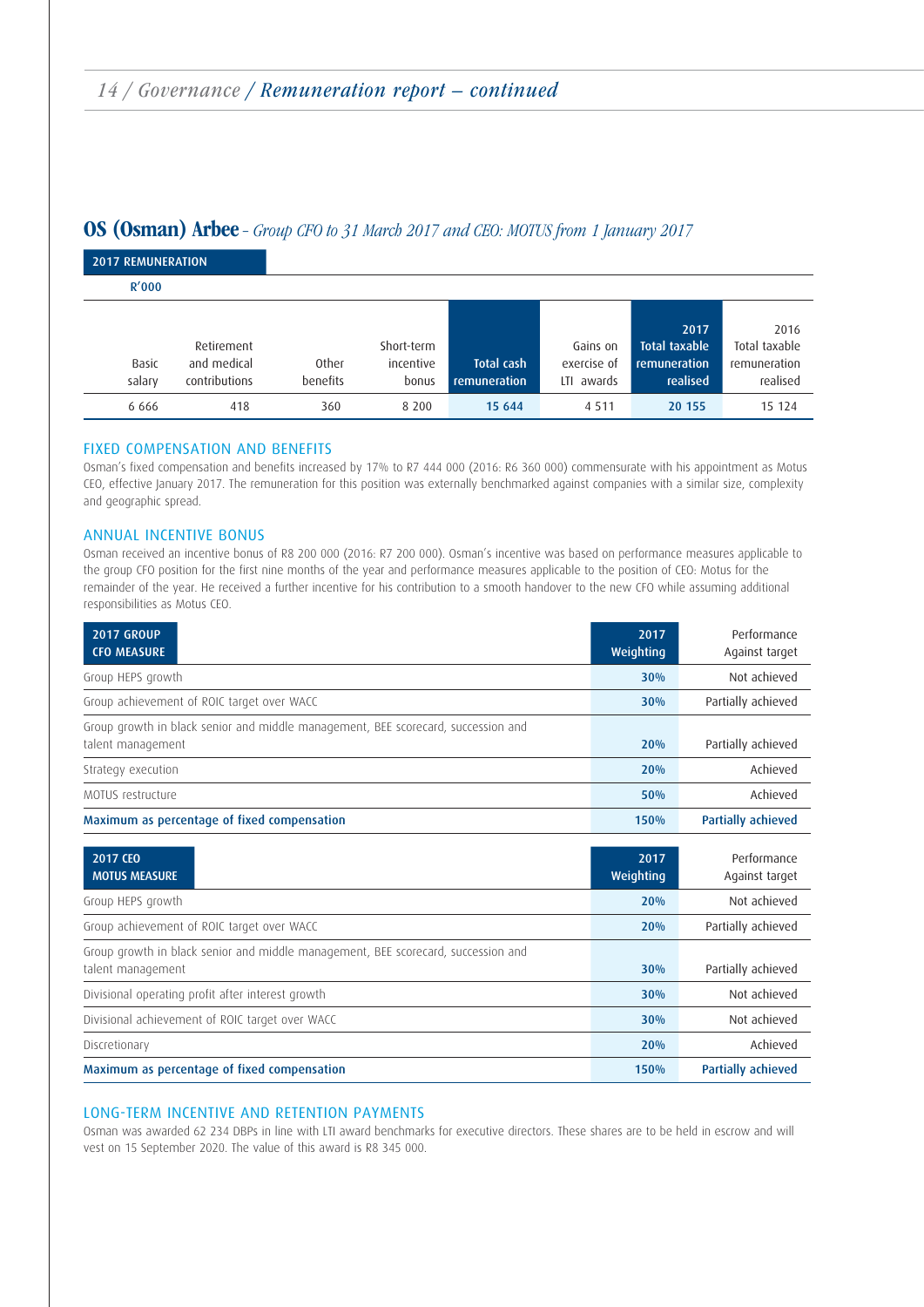## M (Marius) Swanepoel - CEO: Logistics

| <b>2017 REMUNERATION</b> |                                            |                   |                                  |                            |                                          |                                                          |                                                   |
|--------------------------|--------------------------------------------|-------------------|----------------------------------|----------------------------|------------------------------------------|----------------------------------------------------------|---------------------------------------------------|
| R'000                    |                                            |                   |                                  |                            |                                          |                                                          |                                                   |
| Basic<br>salary          | Retirement<br>and medical<br>contributions | Other<br>benefits | Short-term<br>incentive<br>bonus | Total cash<br>remuneration | Gains on<br>exercise of<br>awards<br>ΙTΙ | 2017<br><b>Total taxable</b><br>remuneration<br>realised | 2016<br>Total taxable<br>remuneration<br>realised |
| 7484                     | 413                                        | 180               | 9 0 0 0                          | 17 077                     | 839                                      | 17 916                                                   | 12 116                                            |

#### FIXED COMPENSATION AND BENEFITS

Marius' fixed compensation and benefits increased by 43% to R8 077 000 (2016: R5 651 000) due to the significant increase in his responsibilities as CEO of the entire Logistics division effective 1 July 2016. The remuneration for this position was externally benchmarked against companies of a similar size, complexity and geographic spread.

#### ANNUAL INCENTIVE BONUS

With reference to the criteria below and the successful transition to CEO of the entire Logistics division, Marius received an incentive bonus of R9 000 000 (2016: R5 000 000). Marius' incentive recognized his significantly increased area of responsibility with a wide geographical reach, successful restructure of the division, and the Logistics division exceeding targeted ROIC.

| 2017<br><b>MEASURE</b>                                                                                 | 2017<br><b>Weighting</b> | Performance<br>Against target |
|--------------------------------------------------------------------------------------------------------|--------------------------|-------------------------------|
| Group HEPS growth                                                                                      | 10%                      | Not achieved                  |
| Group achievement of ROIC target over WACC                                                             | 10%                      | Partially achieved            |
| Group growth in black senior and middle management, BEE scorecard, succession and<br>talent management | 30%                      | Partially achieved            |
| Logistics divisional restructure                                                                       | 20%                      | Achieved                      |
| Divisional operating profit after interest growth                                                      | 25%                      | Partially achieved            |
| Divisional achievement of ROIC target over WACC                                                        | 25%                      | Achieved                      |
| Discretionary                                                                                          | 20%                      | Achieved                      |
| Maximum as percentage of fixed compensation                                                            | 150%                     | <b>Partially achieved</b>     |

#### LONG-TERM INCENTIVE AND RETENTION PAYMENTS

Marius was awarded 60 924 DBPs in line with LTI award benchmarks for executive directors. These shares are to be held in escrow and will vest on 15 September 2019. The value of this award is R8 169 000.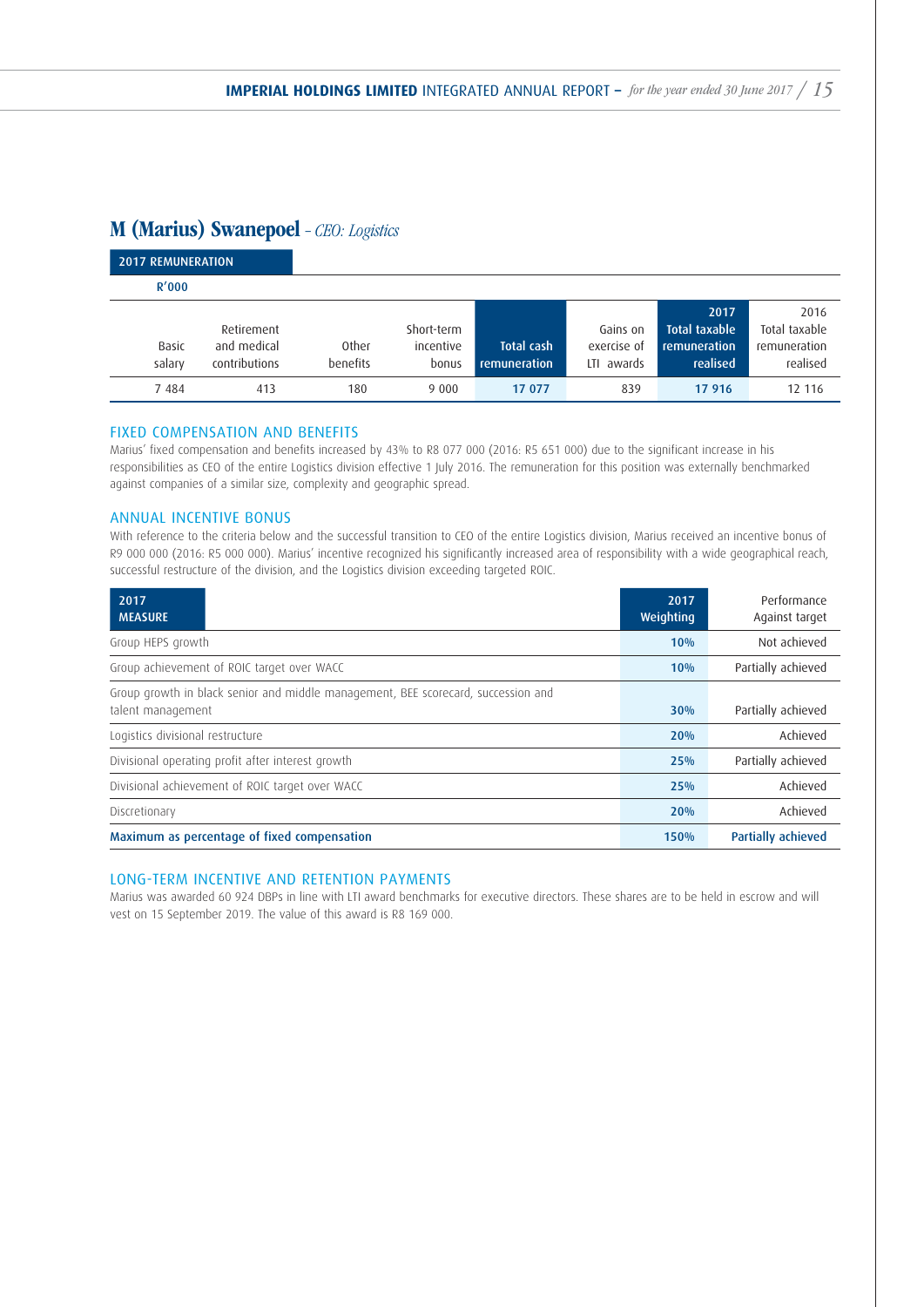## MP (Manny) de Canha – CEO: Vehicle Import, Distribution and Dealerships

| <b>2017 REMUNERATION</b> |                                            |                   |                                  |                            |                                       |                                                          |                                                   |
|--------------------------|--------------------------------------------|-------------------|----------------------------------|----------------------------|---------------------------------------|----------------------------------------------------------|---------------------------------------------------|
| R'000                    |                                            |                   |                                  |                            |                                       |                                                          |                                                   |
| Basic<br>salary          | Retirement<br>and medical<br>contributions | Other<br>benefits | Short-term<br>incentive<br>bonus | Total cash<br>remuneration | Gains on<br>exercise of<br>LTI awards | 2017<br><b>Total taxable</b><br>remuneration<br>realised | 2016<br>Total taxable<br>remuneration<br>realised |
| 5 1 1 4                  | 377                                        | 159               | 2 100                            | 7750                       | 1 0 1 9                               | 8769                                                     | 12 073                                            |

#### FIXED COMPENSATION AND BENEFITS

Manny's fixed compensation and benefits was in line with the prior year at R5 650 000 (2016: R5 650 000). He relinquished his executive responsibilities on 30 June 2017 and will retire from the group on 31 January 2018. He will continue to serve as a non-executive director on the Imperial Holdings board until 31 October 2017.

#### ANNUAL INCENTIVE BONUS

With reference to the criteria below, Manny received an incentive bonus of R2 100 000 (2016: R4 600 000). The decrease compared to the prior year is largely due to the divisional operating profit after interest growth and ROIC targets not being achieved.

| 2017<br><b>MEASURE</b> |                                                                                   | 2017<br><b>Weighting</b> | Performance<br>Against target |
|------------------------|-----------------------------------------------------------------------------------|--------------------------|-------------------------------|
| Group HEPS growth      |                                                                                   | 20%                      | Not achieved                  |
|                        | Group achievement of ROIC target over WACC                                        | 20%                      | Partially achieved            |
| talent management      | Group growth in black senior and middle management, BEE scorecard, succession and | 30%                      | Partially achieved            |
|                        | Divisional operating profit after interest growth                                 | 30%                      | Not achieved                  |
|                        | Divisional achievement of ROIC target over WACC                                   | 30%                      | Not achieved                  |
| Discretionary          |                                                                                   | 20%                      | Partially achieved            |
|                        | Maximum as percentage of fixed compensation                                       | 150%                     | <b>Partially achieved</b>     |

#### LONG-TERM INCENTIVE AND RETENTION PAYMENTS

Manny received no LTI awards as he is due to retire in January 2018.